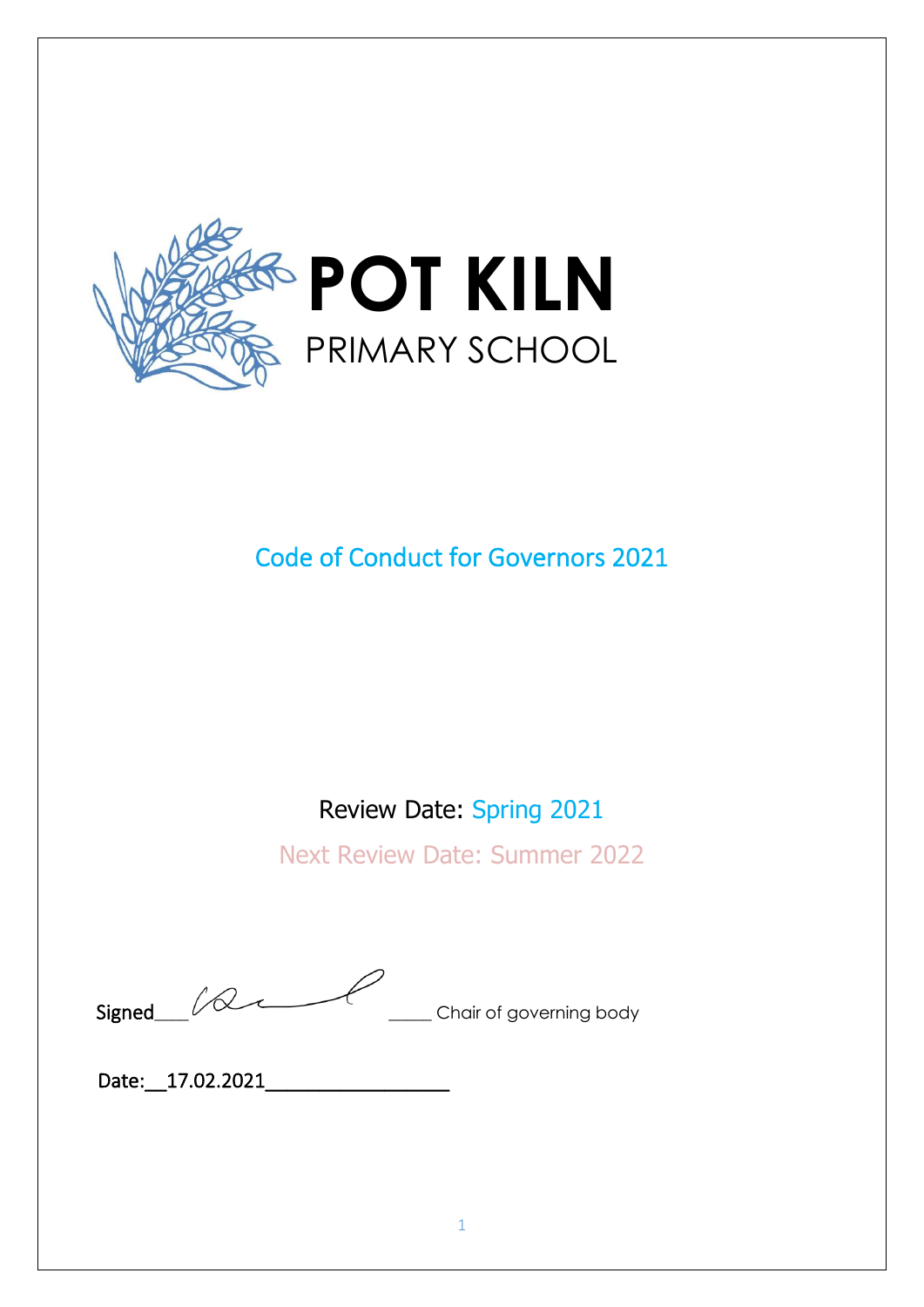#### **As governors / trustees, we will focus on our strategic functions:**

- 1. ensuring there is clarity of vision, ethos and strategic direction
- 2. holding executive leaders to account for the educational performance of the organisation and its pupils and the performance management of staff
- 3. overseeing the financial performance of the organisation and making sure its money is well spent
- 4. ensuring the voices of stakeholders are heard

## **AS INDIVIDUALS ON THE GOVERNING BODY WE AGREE TO:**

#### **Fulfil our role & responsibilities**

- 1. We accept that our role is strategic and so will focus on our core functions rather than involve ourselves in day to day management.
- 2. We will develop, share and live the ethos and values of our school.
- 3. We agree to adhere to school policies and procedures as set out by the relevant governing documents and law.
- 4. We will work collectively for the benefit of the school.
- 5. We will be candid but constructive and respectful when holding senior leaders to account.
- 6. We will consider how our decisions may affect the school and local community.
- 7. We will stand by the decisions that we make as a collective.
- 8. Where decisions and actions conflict with the **Seven Principles of Public Life** or may place pupils at risk, we will speak up and bring this to the attention of the relevant authorities.
- 9. We will only speak or act on behalf of the governing body if we have the authority to do so.
- 10. We will fulfil our responsibilities as a good employer, acting fairly and without prejudice.
- 11. When making or responding to complaints we will follow the established procedures.
- 12. We will strive to uphold the school's reputation in our private communications (including on social media).

#### **Demonstrate our commitment to the role**

- 1. We will involve ourselves actively in the work of the governing body, and accept our fair share of responsibilities, serving on committees or working groups where required.
- 2. We will make every effort to attend all meetings and where we cannot attend explain in advance why we are unable to.
- 3. We will arrive at meetings prepared, having read all papers in advance, ready to make a positive contribution and observe protocol.
- 4. We will get to know the school/s well and respond to opportunities to involve ourselves in school activities.
- 5. We will visit the school/s and when doing so will make arrangements with relevant staff in advance and observe school and governing body protocol.
- 6. When visiting the school in a personal capacity (i.e. as a parent or carer), we will continue to honour the commitments made in this code.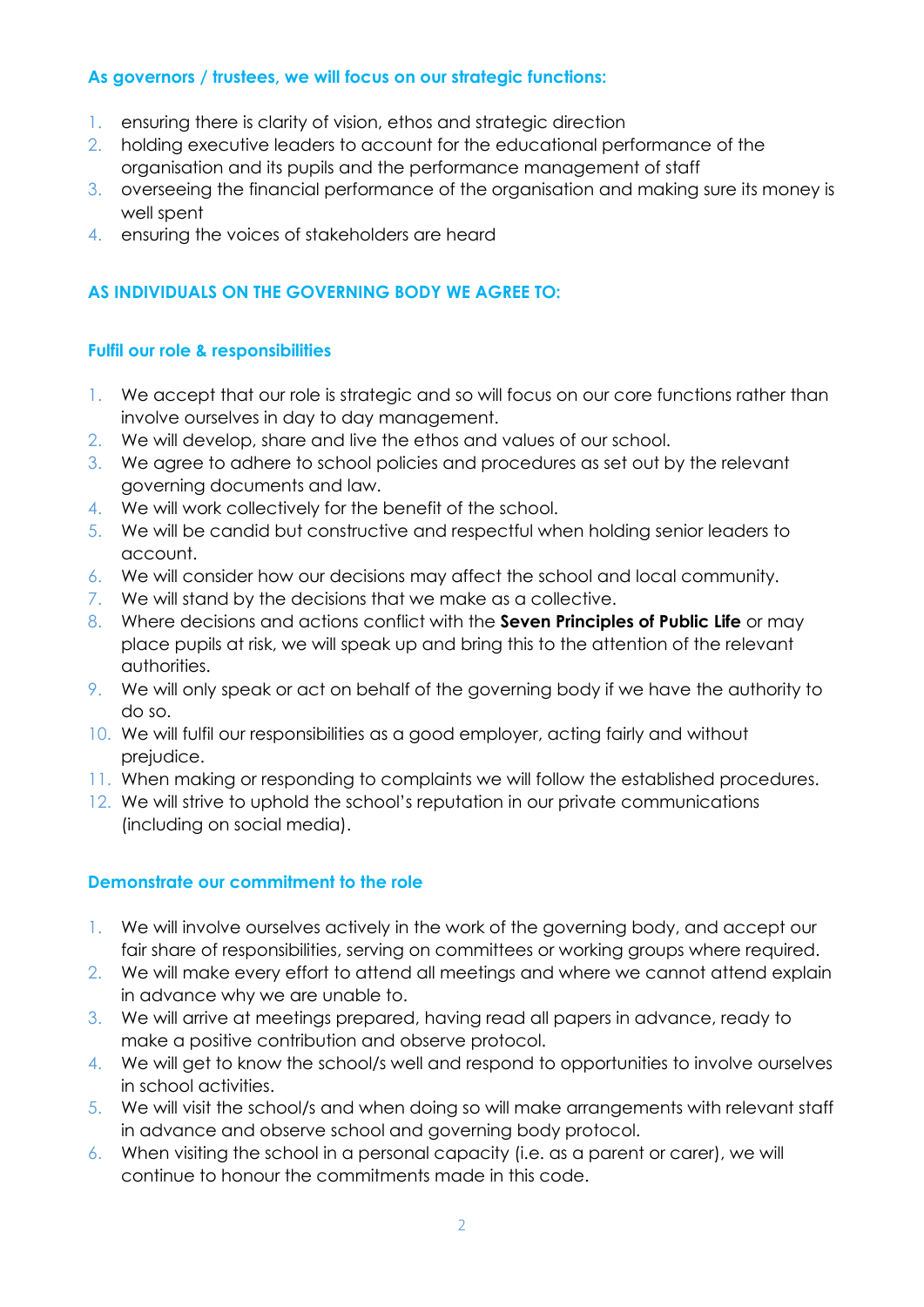7. We will participate in induction training and take responsibility for developing our individual and collective skills and knowledge on an ongoing basis.

#### **Build and maintain relationships**

- 1. We will develop effective working relationships with school leaders, staff, parents and other relevant stakeholders from our local community/ communities.
- 2. We will express views openly, courteously and respectfully in all our communications with governing body members and staff both inside and outside of meetings.
- 3. We will support the chair in their role of leading the governing body and ensuring appropriate conduct.

#### **Respect confidentiality**

- 1. We will observe complete confidentiality both inside and outside of school when matters are deemed confidential or where they concern individual staff, pupils or families.
- 2. We will not reveal the details of any governing body vote.
- 3. We will ensure all confidential papers are held and disposed of appropriately.
- 4. We will maintain confidentiality even after we leave office.

#### **Declare conflicts of interest and be transparent**

- 1. We will declare any business, personal or other interest that we have in connection with the governing body's business and these will be recorded in the Register of Business Interests.
- 2. We will also declare any conflict of loyalty at the start of any meeting should the need arise.
- 3. If a conflicted matter arises in a meeting, we will offer to leave the meeting for the duration of the discussion and any subsequent vote.
- 4. We accept that the Register of Business Interests will be published on the school/trust's website.
- 5. We will act in the best interests of the school/trust as a whole and not as a representative of any group.
- 6. We accept that in the interests of open governance, our full names, date of appointment, terms of office, roles on the governing body, attendance records, relevant business and pecuniary interests, category of governor and the body responsible for appointing us will be published on the school's website.
- 7. We accept that information relating to governing body members will be collected and recorded on the DfE's national database of governors (Get information about schools), some of which will be publicly available.

We understand that potential or perceived breaches of this code will be taken seriously and that a breach could lead to formal sanctions as outlined in the terms of reference.

The governing body agree that this code of conduct will be reviewed annually, upon significant changes to the law and policy or as needed and it will be endorsed by the full governing body.